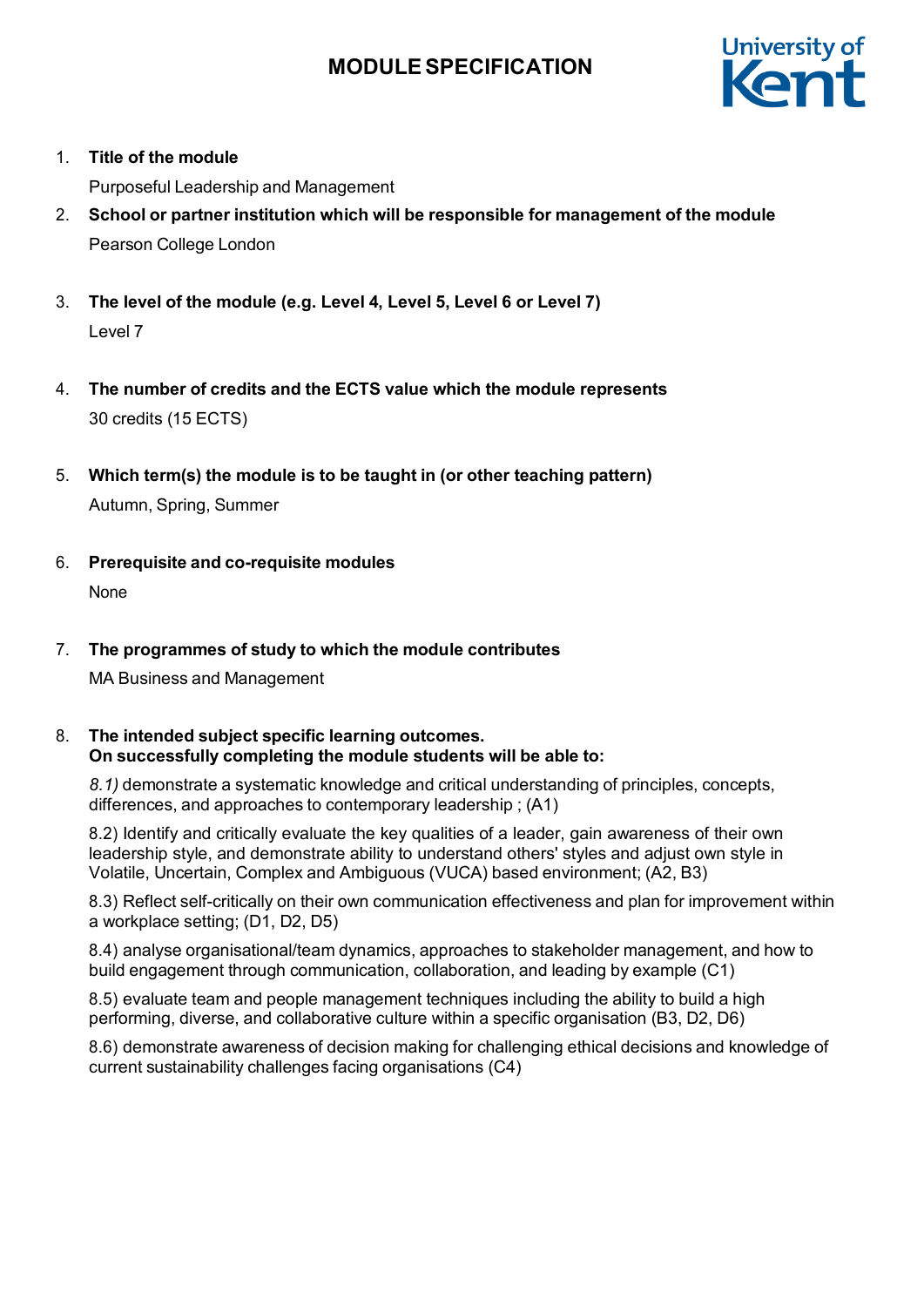

# 9. **The intended generic learning outcomes.**

## **On successfully completing the module students will be able to:**

9.1) apply the methods and techniques that they have learned to review, consolidate, extend and apply their knowledge and understanding, and to initiate and carry out projects

9.2) demonstrate self-direction and originality in tackling and solving problems, and act autonomously in planning and implementing tasks at a professional level

9.3) communicate with intent, purpose and clarity via various mediums to engage different audiences

9.4) demonstrate self-reflection and independent learning ability required for continuing professional development

9.5) give clear, constructive feedback and direction to others

## 10. **A synopsis of the curriculum**

### Aims of the module:

Leadership is a personal journey and not necessarily reflective of an individual's position in an organisation. This module will enable learners to personally reflect on their authenticity as a leader and develop techniques to improve their effectiveness as a leader. Linked to this primary aim, the module will require learners to consider the concept of purpose at both an individual and organisational level**.**

#### Overview of syllabus:

The primary objective of this module is to develop a systematic understanding of senior level leadership and management through practical application. The module will focus on personal effectiveness skills as a leader and interpersonal excellence skills as a leader, manager, and team player. Special emphasis will be given to contemporary communication skills, particularly through the use of technology, to help further develop engaging and persuasive style, unique to each student.

A strong theme throughout the module will be self-reflection facilitated by the work-based project and then peer review exercises, in-class presentations and coaching that will provide support to students to get to the next level of their leadership and management ability in the workplace.

The course will be structured around the following topics:

- Purposeful business
- Leadership:
	- Emotional intelligence and authenticity
	- Leadership theory
	- Personal Leadership
	- Developing organisational agility
	- Embracing diversity
	- Strengths based leadership
- Personal effectiveness:
	- Self-awareness: leadership and management styles
	- Engaging communication
	- Personal action plans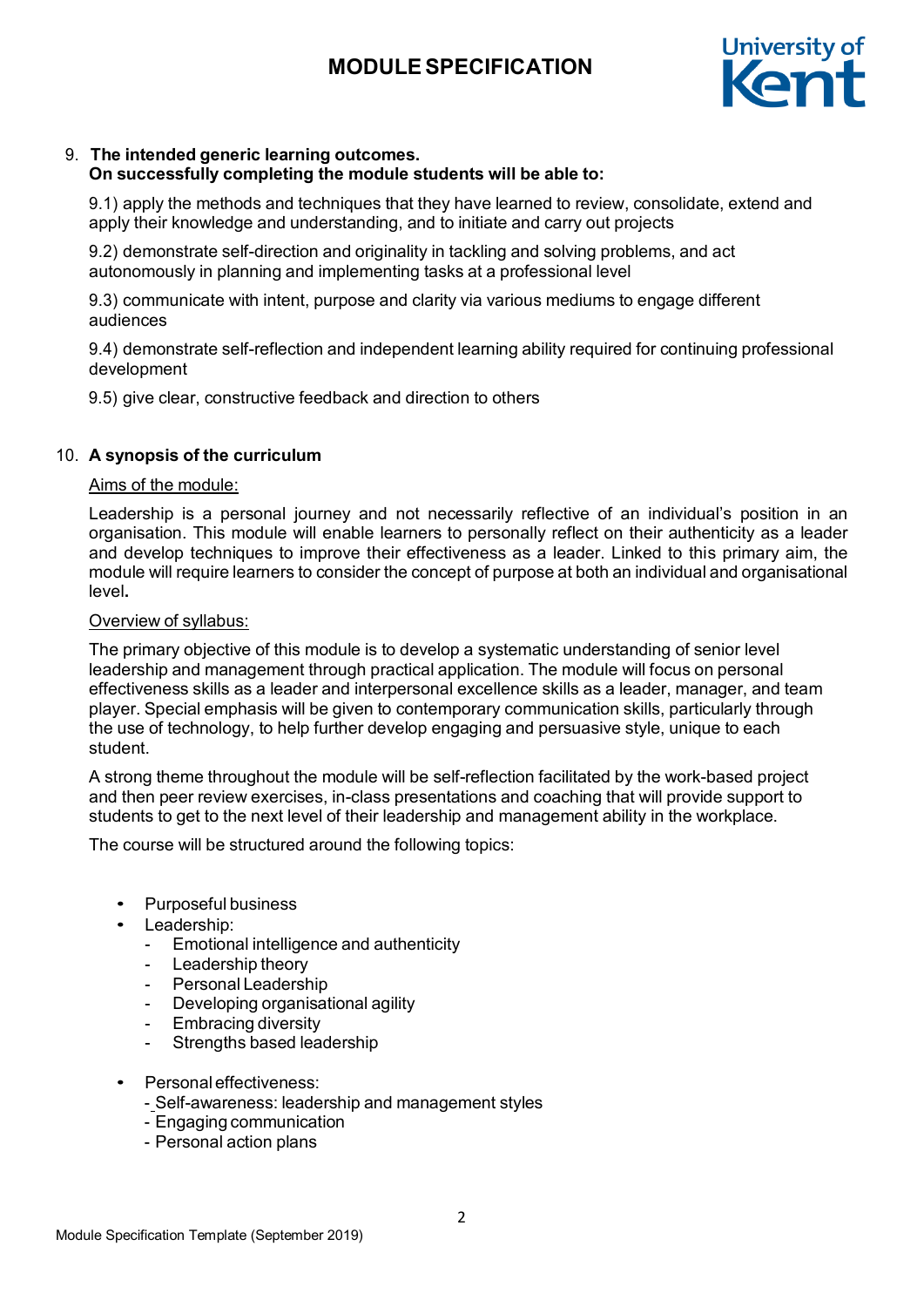

- Interpersonal excellence
- Developing collaborative relationships
- Senior stakeholder management
- Organisational politics
- influencing skills, political awareness, and upwards management
- Conflict management
- Managing others
- Performance management
- Building employee engagement
- Succession planning
- Ethics and corporate responsibility:
	- Sustainable practice
	- Ethical leadership.

### 11. **Reading List (Indicative list, current at time of publication. Reading lists will be published annually)**

- 1. K. [Blanchard,](https://www.amazon.co.uk/s/ref%3Ddp_byline_sr_book_1?ie=UTF8&text=Kenneth%2BBlanchard&search-alias=books-uk&field-author=Kenneth%2BBlanchard&sort=relevancerank) Spencer [Johnson,](https://www.amazon.co.uk/s/ref%3Ddp_byline_sr_book_2?ie=UTF8&text=Spencer%2BJohnson&search-alias=books-uk&field-author=Spencer%2BJohnson&sort=relevancerank) The New One Minute Manager. HarperThornsons, 2015
- 2. K. [Blanchard,](https://www.amazon.co.uk/s/ref%3Ddp_byline_sr_book_1?ie=UTF8&text=Kenneth%2BBlanchard&search-alias=books-uk&field-author=Kenneth%2BBlanchard&sort=relevancerank) P [Zigarmi,](https://www.amazon.co.uk/Patricia-Zigarmi/e/B001KE7SFK/ref%3Ddp_byline_cont_book_2) D [Zigarmi,](https://www.amazon.co.uk/Drea-Zigarmi/e/B001IOF9W6/ref%3Ddp_byline_cont_book_3) Leadership and the One Minute Manager. HarperThornsons, 2015
- 3. T. Pearce, Leading Out Loud: A Guide for Engaging Others in Creating the Future. Jossey Bass, 2013
- 4. HBR's 10 Must Reads on Leadership. Harvard Business Review, 2011
- 5. HBR Emotional Intelligence Series: Authentic Leadership. Harvard Business Review, 2017
- 6. P. Lencioni, The Ideal Team Player: How to Recognize and Cultivate The Three Essential Virtues. Jossey-Bass, 2016

### *12.* **Learning and Teaching methods**

This module will be taught by means of interactive seminars, with a work-based project sandwiched in between classes. Taught classes will focus on knowledge application and workplace and peer to peer reflection.

Seminars and background reading will provide:

- 1.) the necessary theoretical knowledge and frameworks; and
- 2.) applying the concepts learned through presentations, group and peer discussions, reflection and feedback sessions.

Independent learning hours will include reading assigned materials, reflection, and preparing for class discussion, preparing individual assignments, and preparing workplace project presentation.

### **Mentored work-based project:**

The work-based project for this module will take place over a minimum of 4 weeks in a workplace setting under regular mentorship from the module tutor.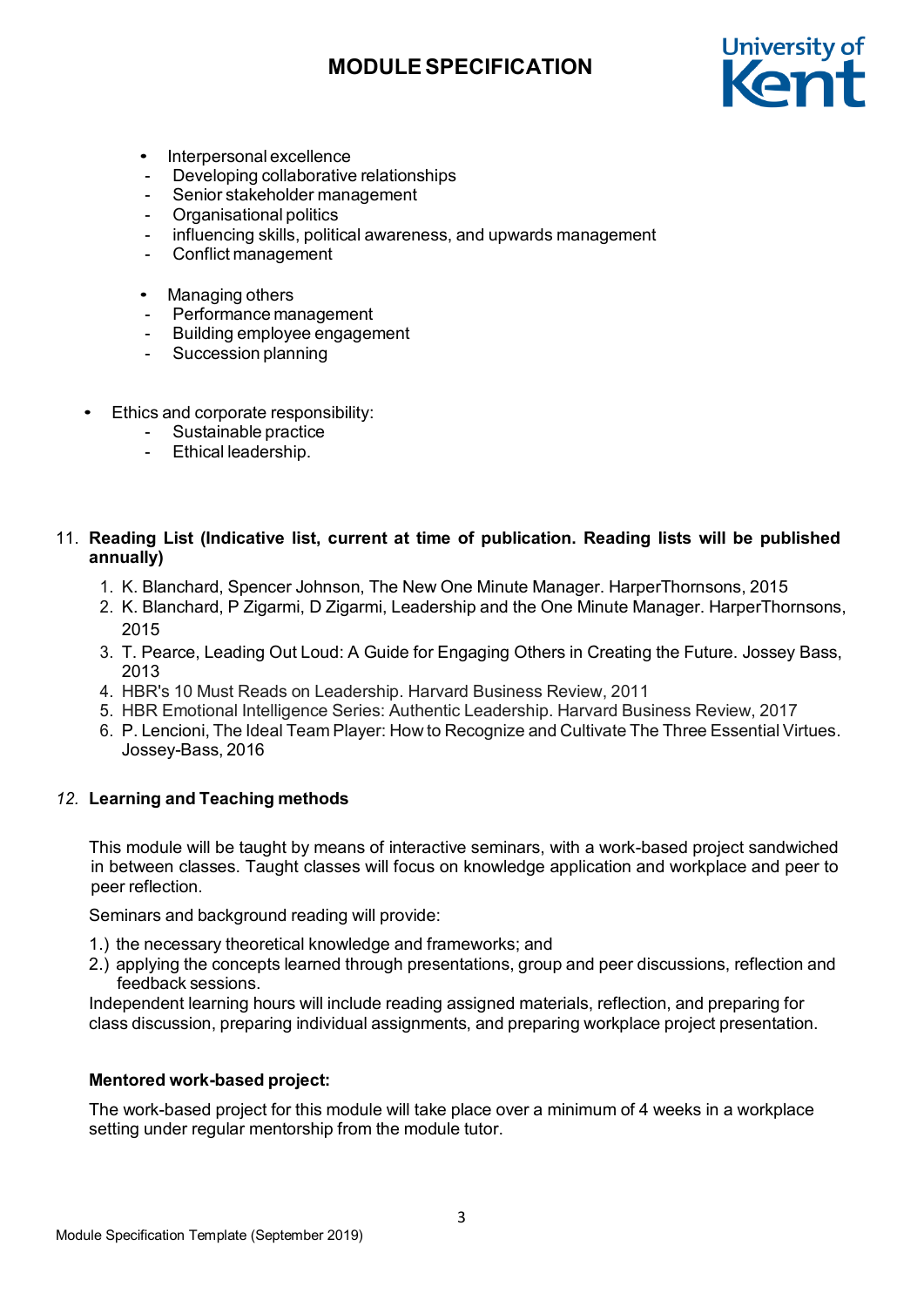

During this project learners will design and execute a personal leadership strategy where they will be required to undertake a personal journey to improve their leadership effectiveness. Each project will be bespoke to the individual and their chosen organisation but will include the following elements:

- An initial assessment of their leadership style and perception by others
- The design of a plan to lead on a project or initiative within a workplace or external setting
- A personal communications plan<br>Reflection of the effectiveness of
- Reflection of the effectiveness of the plans and their execution, incorporating external feedback where possible.

| Day                              | Synchronou<br>s format                                       | <b>Blended format</b>                                                   | <b>Summary</b>                                                                                                                     |
|----------------------------------|--------------------------------------------------------------|-------------------------------------------------------------------------|------------------------------------------------------------------------------------------------------------------------------------|
| Phase 1                          | Interactive<br>seminars                                      | 3 hours asynchronous<br>learning<br>Synchronous interactive<br>seminars | Purposeful business<br>Leadership theory                                                                                           |
| Phase 2                          | Interactive<br>seminars                                      | Synchronous interactive<br>seminars                                     | Personal effectiveness<br>Interpersonal excellence                                                                                 |
| Phase 3                          | Interactive<br>seminars                                      | Synchronous interactive<br>seminars                                     | Managing others<br>Presentation of workplace project<br>Workplace project plan peer review                                         |
| Phase 4                          | Interactive<br>seminars and<br>peer discussion<br>/ feedback | Synchronous interactive<br>seminars                                     | Peer to peer discussion and reflection<br>on the work-based project<br>Internal politics<br>Developing collaborative relationships |
| Phase 5                          | Interactive<br>seminars                                      | 4 hours asynchronous<br>learning<br>Synchronous interactive<br>seminars | Ethics and sustainability<br>Reflections and planning next steps                                                                   |
| 4-6 week<br>Workplace<br>project | Workplace project                                            | Workplace project                                                       | Regular scheduled meetings with<br>teacher/coach/mentor/peer during<br>this period.                                                |

Typical course structure

### Summary of hours

| Interactive seminars and peer<br>discussion | 35 hours  |
|---------------------------------------------|-----------|
| Independent study and assessment            | 223 hours |
| Workplace project                           | 42 hours  |
| $\tau$ otal                                 | 300 hours |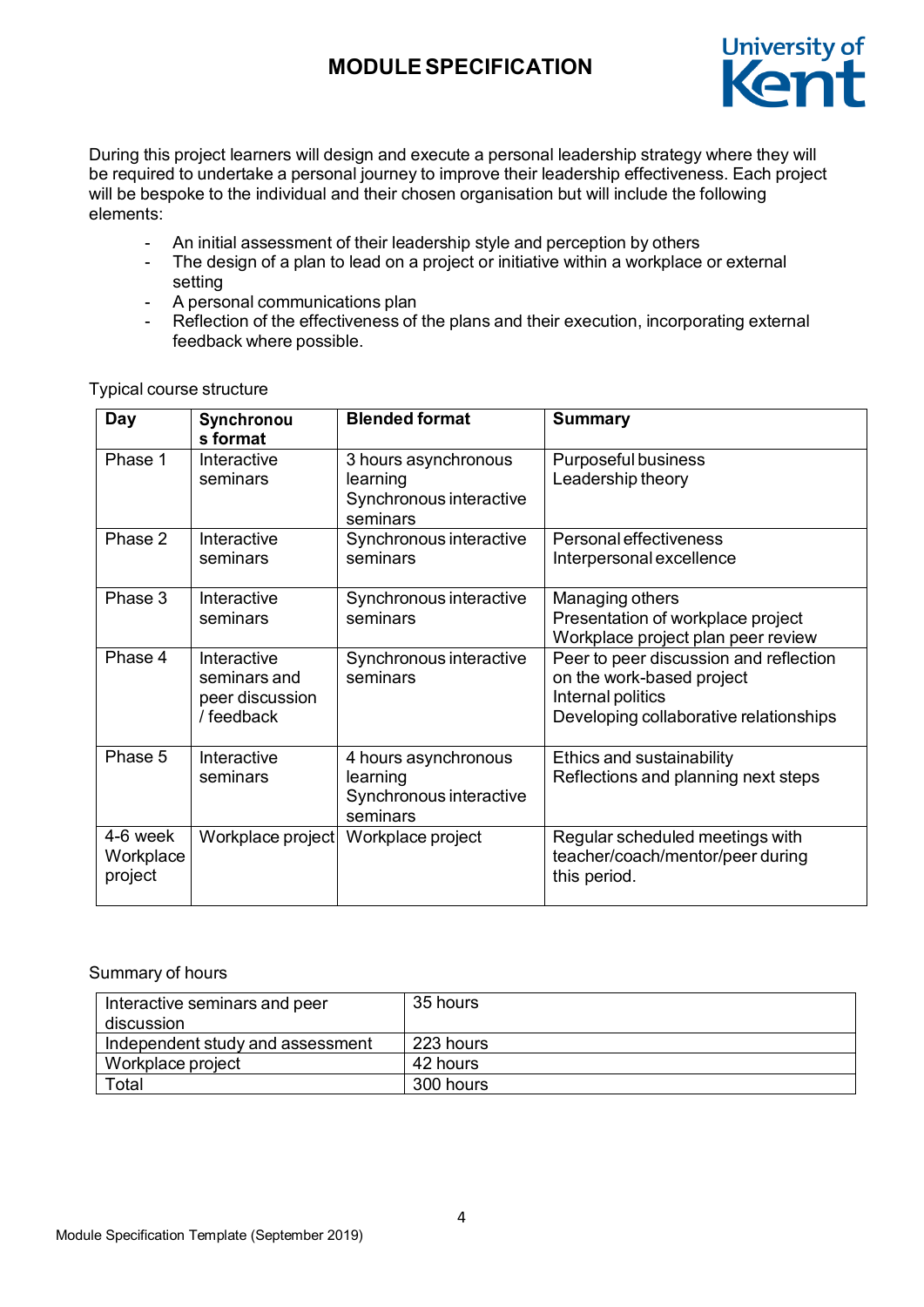

| <b>Module</b>                           | <b>Total taught</b><br>hours | <b>Synchronous taught</b><br>hours under face to<br>face and live online<br>modes | <b>Synchronous:</b><br>asynchronous taught<br>hours under blended mode |
|-----------------------------------------|------------------------------|-----------------------------------------------------------------------------------|------------------------------------------------------------------------|
| Purposeful Leadership<br>and Management | 35 hours                     | 35 hours                                                                          | 28 hours: 7 hours                                                      |

#### *13.* **Assessment methods**

#### **13.1 Main assessment methods**

The assignments aim to help students reflect on how they applied the knowledge learned in the course and create plans for their development as leaders and managers.

This module will be assessed by:

- $*$  10 minute in class presentation based on work-based project  $-30\%$  of grade
- \*\*3,000 word written organisational stakeholder analysis and personal development plan 70% of grade

\* Work-based project that the students conduct should result in a 10-minute in-class presentation, which will be evaluated by peers and teacher. A choice will be given to students to either create a leadership speech, engaging a specified audience, or presentation on the project learnings – both centred around interpersonal excellence learning outcomes. Formative evaluation may be offered to the assessor by a workplace mentor or co-worker and may include manager's evaluation, peer evaluation (via 360degree feedback if in place in organisation), formal review, and other methods that are applicable to learner's workplace.

### \*\* Personal development plan:

Written reflection on personal leadership style and a plan to become a better manager and/or leader in the context of a specific organisation.

### **13.2 Reassessment methods**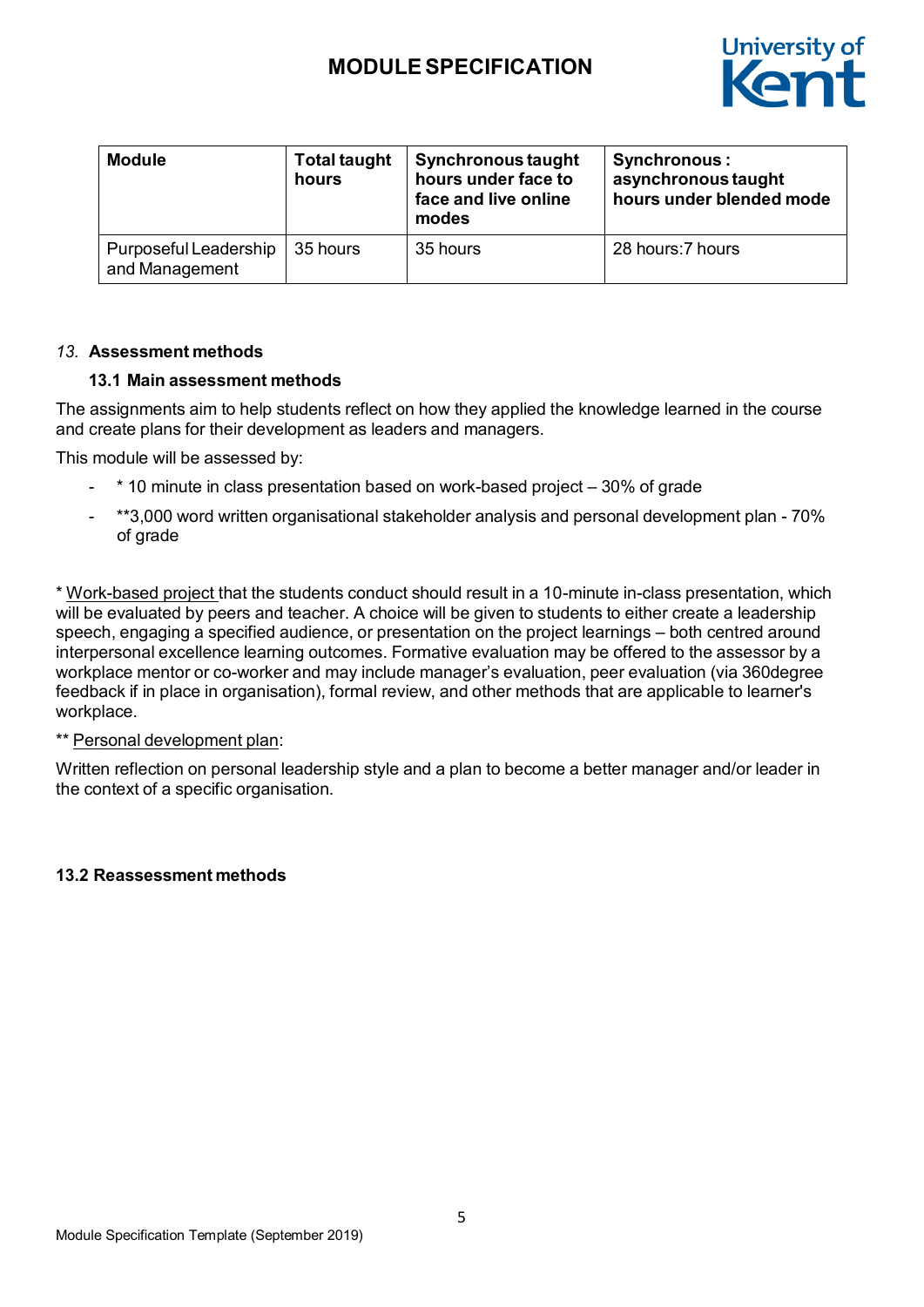

| <b>Module learning</b><br>outcome |                           | 8.1 | 8.2              | 8,3              | 8.4              | 8.5 | 8.6              | 9.1 | 9.2 | 9.3              | 9.4              | 9.5              |
|-----------------------------------|---------------------------|-----|------------------|------------------|------------------|-----|------------------|-----|-----|------------------|------------------|------------------|
| Learning/teaching<br>method       | <b>Hours</b><br>allocated |     |                  |                  |                  |     |                  |     |     |                  |                  |                  |
| Independent study                 | 223                       | X   | X                | $\mathbf x$      | X                | X   | X                |     |     | X                |                  |                  |
| Seminars and peer<br>discussion   | 35                        | X   | $\boldsymbol{x}$ | $\boldsymbol{x}$ | $\boldsymbol{x}$ | X   | $\boldsymbol{x}$ |     |     |                  |                  |                  |
| Work project                      | 42                        |     | $\boldsymbol{x}$ | $\boldsymbol{x}$ | $\boldsymbol{x}$ | X   |                  | X   | X   | $\boldsymbol{x}$ | $\boldsymbol{x}$ | $\boldsymbol{x}$ |
| <b>Assessment method</b>          |                           |     |                  |                  |                  |     |                  |     |     |                  |                  |                  |
| Personal development<br>plan      |                           | X   | $\boldsymbol{x}$ | $\boldsymbol{x}$ | $\boldsymbol{x}$ |     | $\boldsymbol{x}$ | X   |     | $\boldsymbol{x}$ | $\boldsymbol{x}$ |                  |
| Workplace project<br>presentation |                           | X   |                  |                  | $\boldsymbol{x}$ | X   |                  | X   | X   | $\mathbf x$      | $\boldsymbol{x}$ | $\boldsymbol{x}$ |

*14. Map of Module Learning Outcomes (sections 8 & 9) to Learning and Teaching Methods (section12) and methods of Assessment (section 13)*

### 15. **Inclusive module design**

The Collaborative Partner recognises and has embedded the expectations of current equality legislation, by ensuring that the module is as accessible as possible by design. Additional alternative arrangements for students with Inclusive Learning Plans (ILPs)/ declared disabilities will be made on an individual basis, in consultation with the relevant policies and support services.

The inclusive practices in the guidance (see Annex B Appendix A) have been considered in order to support all students in the following areas:

a) Accessible resources and curriculum

b) Learning, teaching and assessment methods